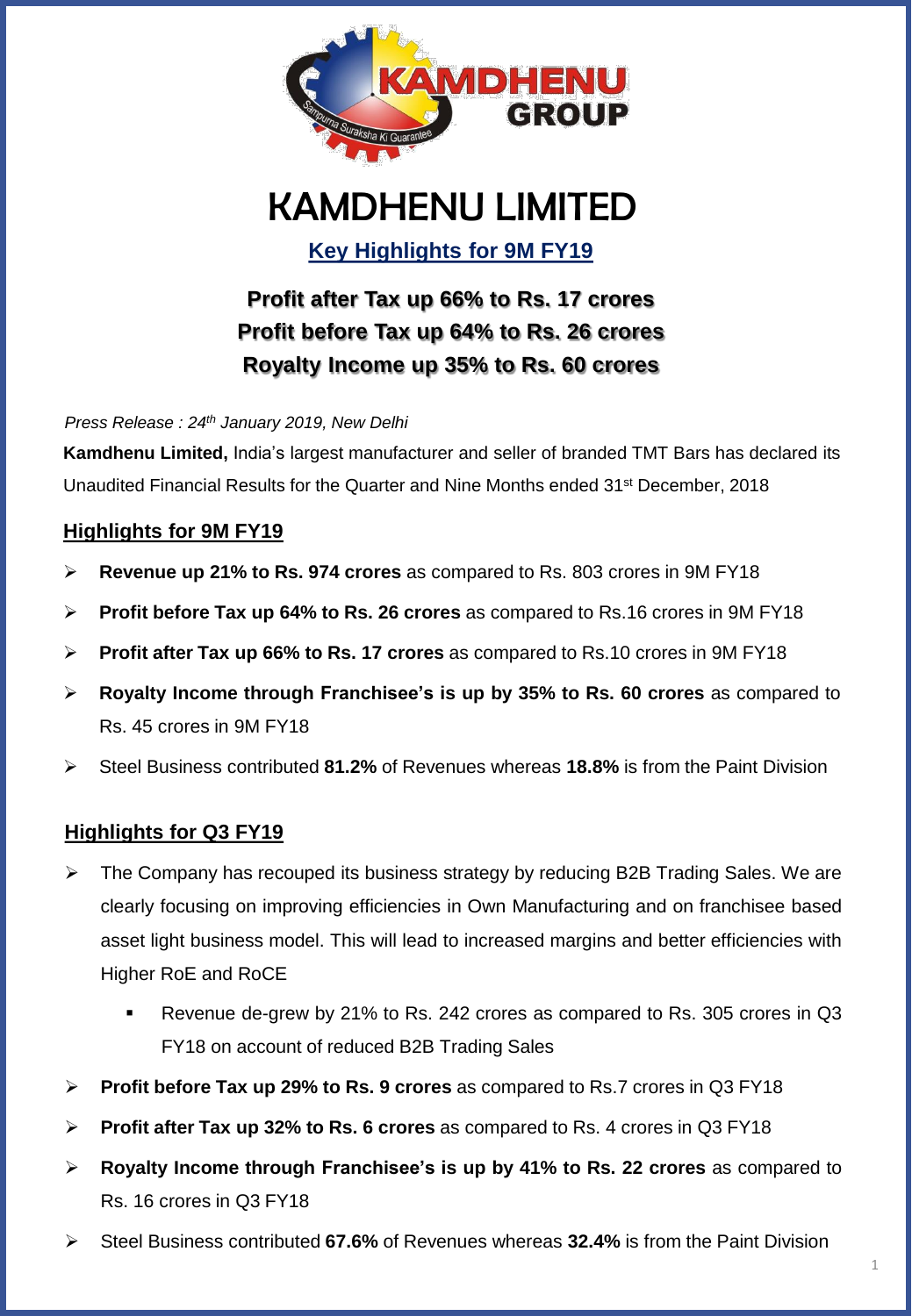

*Commenting on the results and performance, Mr. Satish Kumar Agarwal, Chairman & Managing Director said:*

*"Our performance for 9M FY19 has been stellar. We have been able to outperform the market. Our profits have grown by 66% to Rs. 17 crores. Our royalty income has increased by 35% to Rs. 60 crores for the first nine months. We are leveraging our strength of Asset Light Business Model, Strong Brand Royalty and Large Distribution and Marketing network created.*

*In the last few months, We have recouped our business strategy by reducing B2B Trading Sales and focus on improving efficiencies in Own Manufacturing and on franchisee based business. This will further lead to increased Margins and Better efficiencies with Higher RoE and RoCE. This will also help is efficiently manage Working Capital requirements.*

*The company is on course to achieve its target of Rs. 100 crores as Royalty Income in 2020*

*With high infrastructure and housing growth expected, the demand for TMT Steel Bars would grow faster. Kamdhenu is future ready as we are looking to double our brand production capacity to 5 million MT per annum in the next 3 years through our franchisees*

In the first nine months of the year, our Revenues in the paint segment grew by 35% to Rs. 183 *crores and EBIT grew by 284% to Rs. 4 crores. Growth was led by increased sales of value added products*

*The process of hive-off of the Paint Division through a de-merger into a separate mirror image shareholding company which had been recommended by the board during the last quarter is under progress. This would result in independent and better management focus on both the businesses, better operational efficiencies and unlocking value by listing both as different companies."*